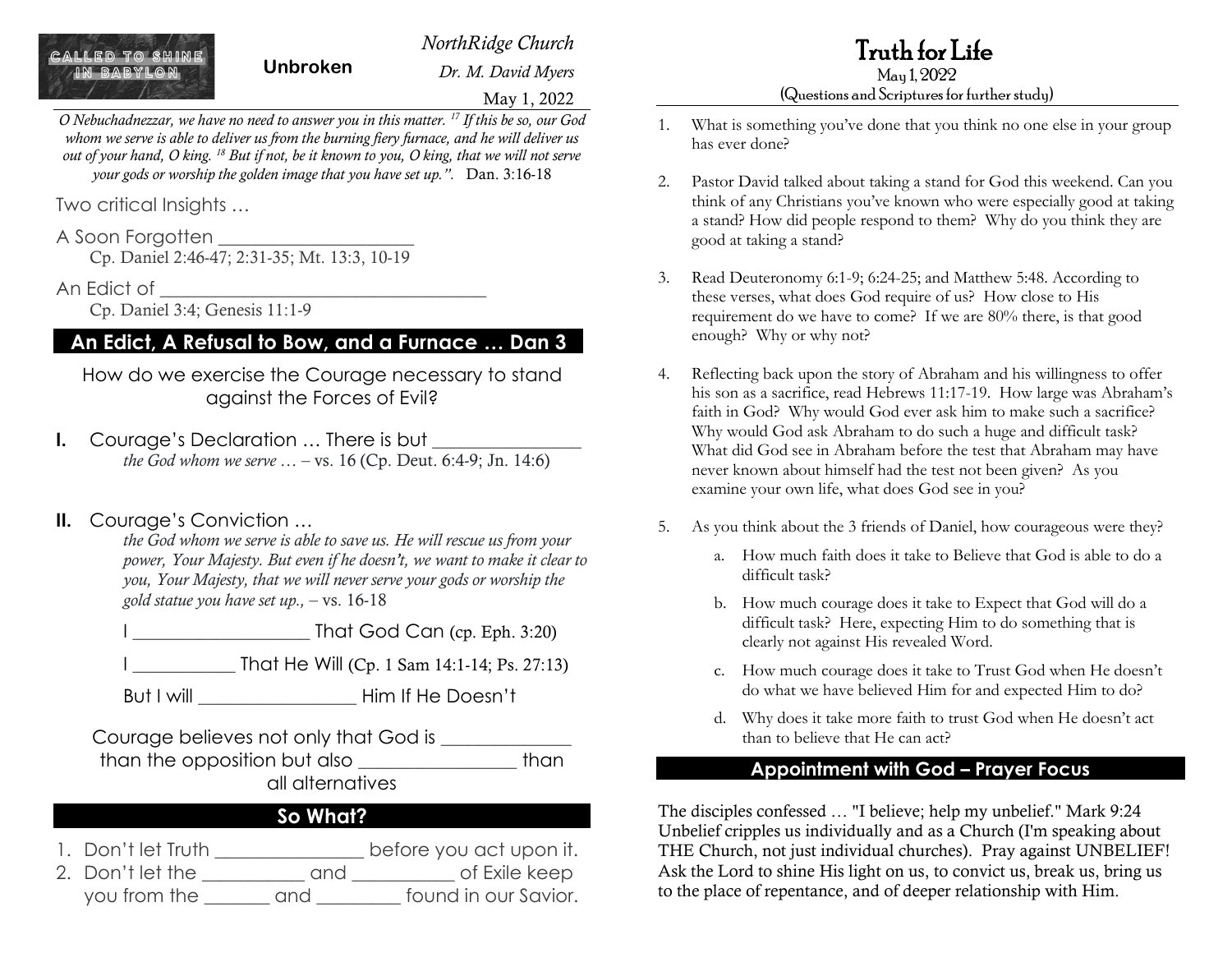**I ED TA QUINE** 

*NorthRidge Church*

*Dr. M. David Myers*

Truth for Life May 1, 2022

#### (Questions and Scriptures for further study)

- 1. What is something you've done that you think no one else in your group has ever done?
- 2. Pastor David talked about taking a stand for God this weekend. Can you think of any Christians you've known who were especially good at taking a stand? How did people respond to them? Why do you think they are good at taking a stand?
- 3. Read Deuteronomy 6:1-9; 6:24-25; and Matthew 5:48. According to these verses, what does God require of us? How close to His requirement do we have to come? If we are 80% there, is that good enough? Why or why not?
- 4. Reflecting back upon the story of Abraham and his willingness to offer his son as a sacrifice, read Hebrews 11:17-19. How large was Abraham's faith in God? Why would God ever ask him to make such a sacrifice? Why would God ask Abraham to do such a huge and difficult task? What did God see in Abraham before the test that Abraham may have never known about himself had the test not been given? As you examine your own life, what does God see in you?
- 5. As you think about the 3 friends of Daniel, how courageous were they?
	- a. How much faith does it take to Believe that God is able to do a difficult task?
	- b. How much courage does it take to Expect that God will do a difficult task? Here, expecting Him to do something that is clearly not against His revealed Word.
	- c. How much courage does it take to Trust God when He doesn't do what we have believed Him for and expected Him to do?
	- d. Why does it take more faith to trust God when He doesn't act than to believe that He can act?

#### **Appointment with God – Prayer Focus**

The disciples confessed … "I believe; help my unbelief." Mark 9:24 Unbelief cripples us individually and as a Church (I'm speaking about THE Church, not just individual churches). Pray against UNBELIEF!

May 1, 2022

*O Nebuchadnezzar, we have no need to answer you in this matter. <sup>17</sup> If this be so, our God whom we serve is able to deliver us from the burning fiery furnace, and he will deliver us out of your hand, O king. <sup>18</sup> But if not, be it known to you, O king, that we will not serve your gods or worship the golden image that you have set up.".* Dan. 3:16-18

**Unbroken**

Two critical Insights …

#### A Soon Forgotten **Truth**

Cp. Daniel 2:46-47; 2:31-35; Mt. 13:3, 10-19

#### An Edict of **Global Proportions**

Cp. Daniel 3:4; Genesis 11:1-9

## **An Edict, A Refusal to Bow, and a Furnace … Dan 3**

How do we exercise the Courage necessary to stand against the Forces of Evil?

**I.** Courage's Declaration … There is but **One God** *the God whom we serve …* – vs. 16 (Cp. Deut. 6:4-9; Jn. 14:6)

# **II.** Courage's Conviction …

*the God whom we serve is able to save us. He will rescue us from your power, Your Majesty. But even if he doesn't, we want to make it clear to you, Your Majesty, that we will never serve your gods or worship the gold statue you have set up.,* – vs. 16-18

I **Believe** That God Can (cp. Eph. 3:20)

I **Expect** That He Will (Cp. 1 Samuel 14:1-14; Ps. 27:13)

But I will **Trust** Him If He Doesn't (vs. 29-45)

Courage believes not only that God is **BIGGER** than the opposition but also **BETTER** than all alternatives

## **So What?**

- 1. Don't let Truth **Escape You** before you act upon it.
- 2. Don't let the **Concerns** and **Threats** of Exile keep you from the **Hope** and **Promises** found in our Savior.